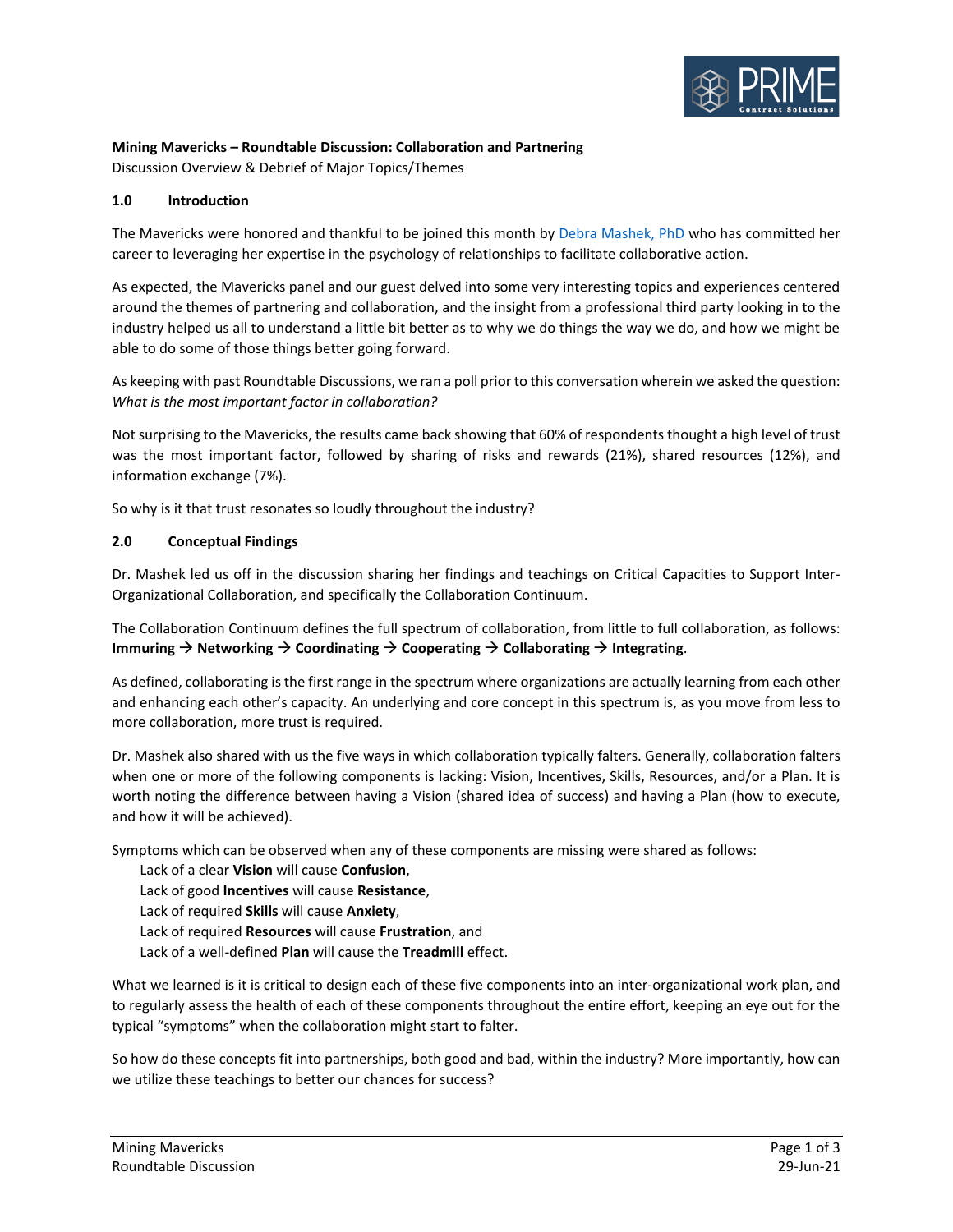

# **3.0 Application in the Mining Industry**

The Mavericks are no strangers to collaboration. Partnering in our industry is paramount, and in many cases, what can make or break a project. The experiences shared demonstrate exactly that.

One aspect that was discussed right away is the longevity of projects, the long-term relationships required to execute them, and also the changing dynamics of the project from one stage to the next. What was derived from this, is the elements required for collaboration are not static; different skills and resources are required for concept design as they are for execution, the vision and plan for a project will likely evolve as it becomes more defined.

This is not an anomaly, or a counter-argument to the teachings, but rather a reminder that we need to be constantly assessing the health of each element, and working to keep them optimized through each phase of the relationship and the project. Understanding what those elements are already gives us a great advantage in this care-taking effort.

One Maverick then focused in on the element of vision, and how this might evolve through a project. He pointed out the difference between *implicit* and *explicit* vision. Good leaders regularly share a clear, consistent and complete vision with their team. This eliminates confusion, and more importantly, builds trust with the team.

It was pointed out through the course of our conversation that one element, one pillar to successful collaboration, that may have been missing from the five elements is leadership. From a business perspective, it is really the leadership that needs to drive the five components. Good leaders understand those components, and focus their efforts on making each one successful so the partnership can thrive.

Discussing the incentive component in particular, one Maverick hinted specifically at the need to understand *what* incentivizes each partnering organization. Owners and contractors regularly have different incentives (though with many overlapping areas), and unless the parties understand exactly what those are, it is challenging to structure the incentive plan so that all parties' needs are being met. This also requires a high level of trust: I am going to tell you what I need and want out of this project, and you need to trust that I am not just trying to pad my pockets.

As we have discussed previously with various Mavericks panels, owners in the industry typically do not trust in contractors' ability to execute projects on time and within budget. In addition to this, owners are generally not great at incentivizing their contractors, and try to transfer much risk to them. These are two conflicting points, and the Mavericks strongly believe that owners have to invest in the contractors if they expect them to have strong recruiting, training, and retention programs. This is the win-win scenario in the industry.

A particularly interesting note made, was that collaboration is unnatural for two organizations. We typically set up our organization with the systems, processes, and tools to execute work. Integrating two organizations, and their systems, processes, and tools, requires adaptation. It requires a methodical plan as to how to make them work together. Once again, this requires absolute trust that both parties are making changes for the benefit of the whole. It further requires adequate support from leadership on both sides to make sure the integration has a vision, and is empowered and ultimately successful in achieving the vision.

One Maverick stated that many organizations do not fully understand what collaboration means; they over-simplify it as a concept. This presents a challenge, particularly if the leaders tasked with setting up a partnership do not understand the necessary ingredients, or do not know how to properly diagnose a faltering partnership.

## **4.0 Collaborative Contracting**

Collaboration is complex and challenging. Partnerships in the industry typically start with a contract. During our conversation, a Maverick gave examples of how the contract oftentimes presents additional challenges to the collaborating effort. Specific examples given included minimal front-end alignment (lacking vision), poorly defined scopes of work (lacking a plan), over-burdensome risk transfer and/or penalties (lacking incentive).